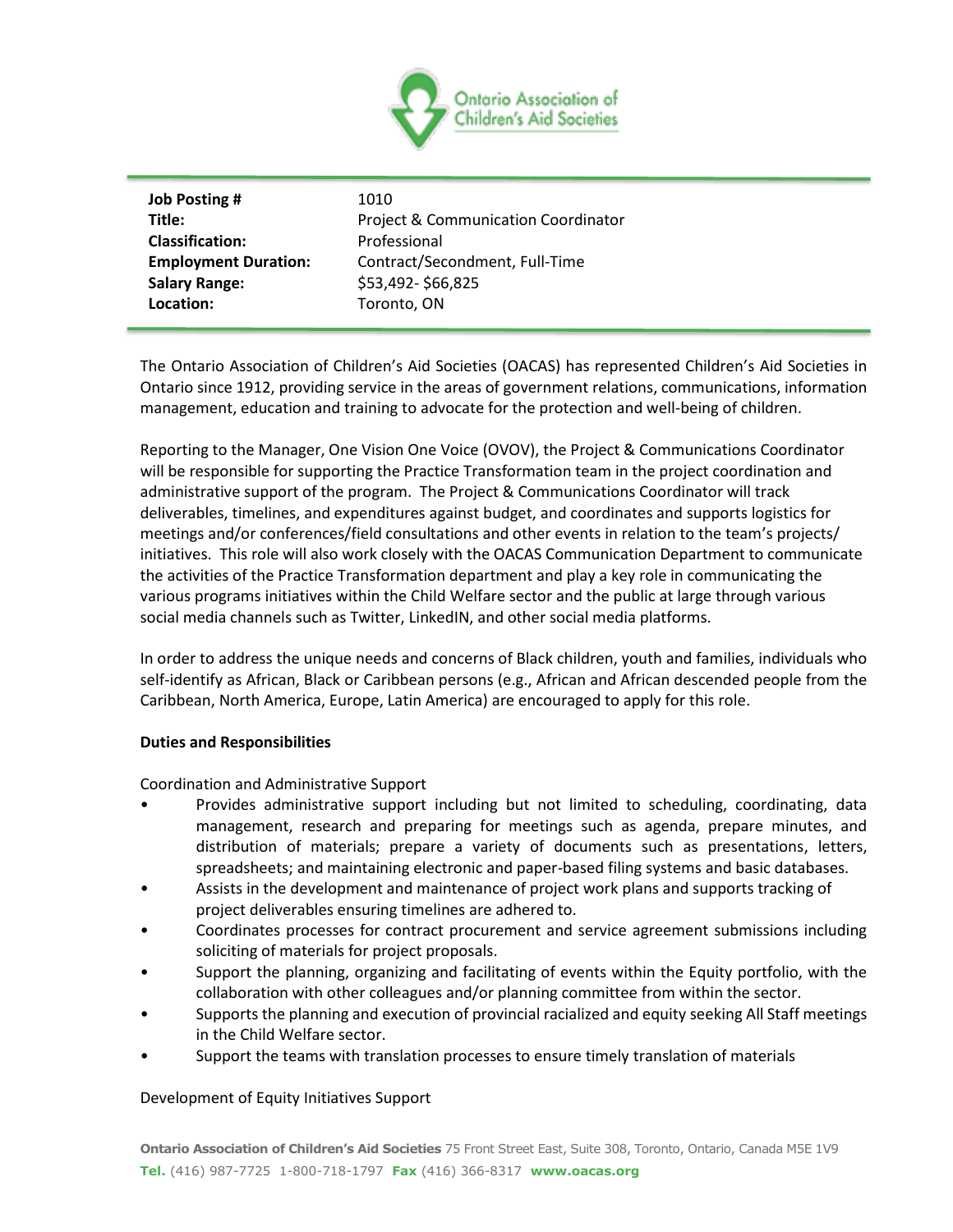- Supports the Department of Practice Transformation to reduce the disparities in outcomes through coordination of project activities.
- Support the teams in ensuring that services are provided through the perspective of an antioppressive and anti-racist lens.
- Provides recommendations to the Practice Transformation teams in the planning, implementation, delivery and monitoring of equity related initiatives.

# Communications

Supports the teams on a broad range of public relations and communication activities including research, write, edit, proofread, basic design/ layout and distribution of the following:

- o Briefing Notes/Issue notes
- o Key Message packages
- o News releases and media kits
- o Member newsletters
- o Website and social media posts
- o Campaign and advocacy materials
- o Info sheets
- o Speaking notes and presentation slide decks
- o Event promotional materials
- o Educational materials
- Work alongside the communications department to ensure that branding, marketing strategy, and image of OACAS is consistent and aligned.
- Provide ongoing monitoring and reporting on Equity initiatives, successes and areas for improvement.
- Create and implement a communications plan for the OVOV Program, including print press, digital marketing, and social media content.
- Coordinate and work closely with graphic designers and Communications/ GSR department to support the development of communications materials
- Assist in implementing marketing materials through multiple methods, such as advertising content, direct mail, social media, brochures, and custom projects working within the OACAS's brand and templates.
- Supports the regular maintenance of OACAS OVOV webpage and ensures that information is up to date in both English and French
- Monitors the OACAS social media platforms and support the on-going development of social media strategy and implementation
- Perform website and social media analytical reviews to develop and implement changes to optimize website and social media visibility, and drive campaign success
- Performs routine web-based and library research in support of special projects, including best practices, child welfare standards in diversity, equity, inclusion, anti-racism and anti-oppression.

Other Duties:

- Build and nurture effective working relationships with member agencies, colleagues, partners and stakeholders.
- Supports implementation of the OVOV Frameworks in Child Welfare agencies across the province by conducting outreach to agencies through direct contact and use of sector communications and webinars.
- Provides back up for other department administrative assistants during absences or times of high workload.
- Perform other duties as assigned.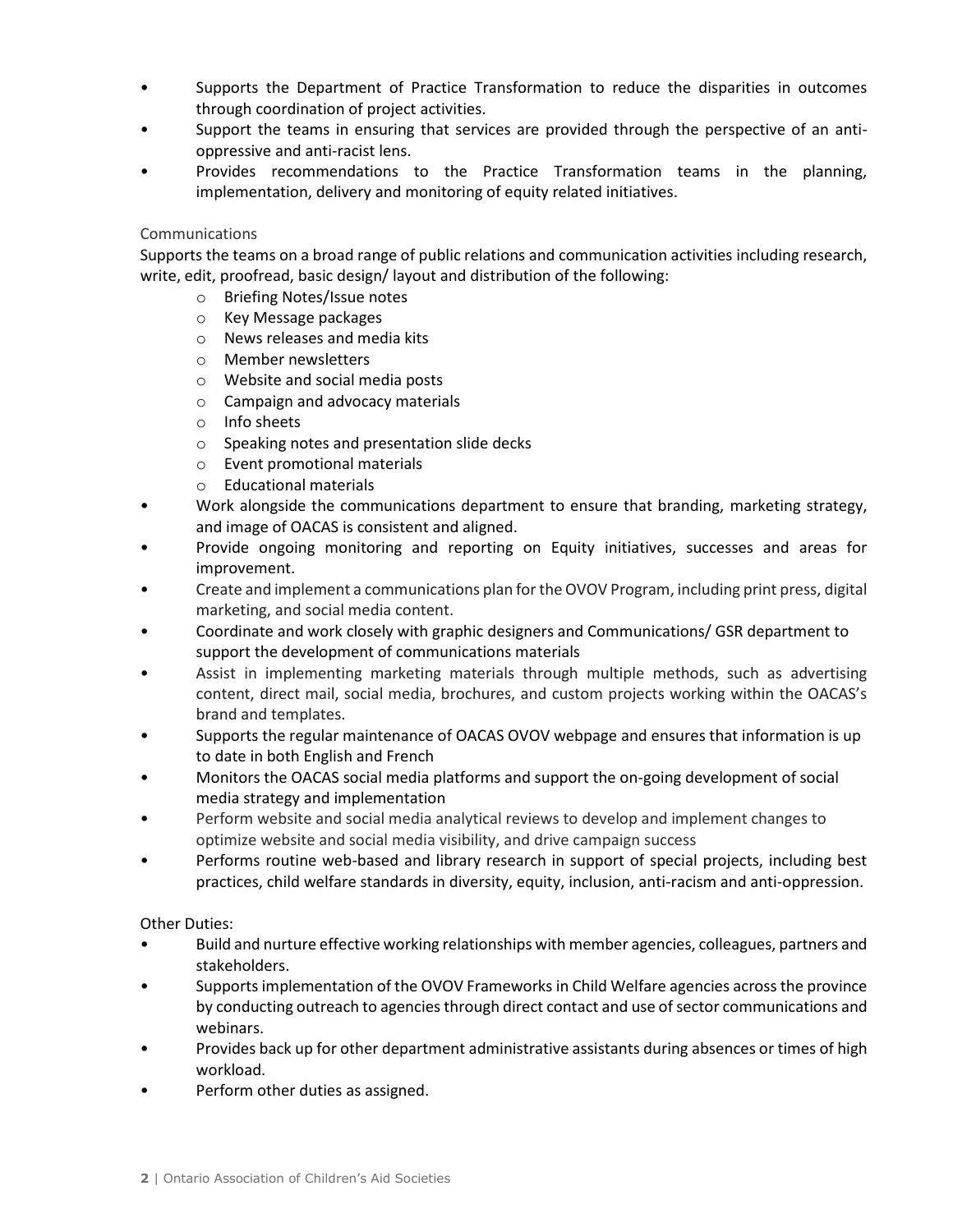## **Qualifications**

### **Education & Experience:**

Post-secondary education in a relevant discipline; Minimum of 2 years of communication and marketing experience; Minimum of 2 years of project coordination and/or administrative support capacity; OR An equivalent combination of education and experience sufficient to successfully perform the essential duties of the job.

## **Knowledge and Skills:**

**Strong knowledge**: of communications theories, practices and techniques related to the not-for-profit sector. Deep understanding of anti-Black racism, anti-racism and equity, diversity, and inclusion frameworks

**Strong Communicator**: demonstrated experience and effectiveness in both oral and written communication, including facilitation to groups, presentations, oral communication and listening skills to conduct consultations, focus groups and webinars. Excellent written communication skills to write clear, concise documents such as reports, consultation papers, briefing notes, and responses to information requests.

**Authentic Engager**: respectful and authentic communicator which has led to long-term mutually beneficial relationships. Experience with multi-stakeholder communications and ability to maintain relationships.

**Strategic Thinker**: you have a demonstrated ability to deliver advice and strategies that align with corporate and project strategies and the capability to provide advice to the executive team. You bring enterprise perspective and experience ensuring practices, divisional strategies and tactics align with organizational culture, plans and priorities and maintain a holistic and informed perspective.

**Creative Mindset**: to develop messaging and tactics to facilitate sector transformation activities using a membership intranet platform. Identifies quality improvement processes, methods, systems and analysis, using a best practices approach and evidence-informed decision making. Strong analytical and issues management skills to analyze issues, identify options, recommend positions and draft clear, concise plans

**Collaborative Influencer**: strong interpersonal, teamwork, listening, oral communications, and collaboration skills to create close working relationships with teammates, colleagues in other departments, member agencies and media. Demonstrate strong negotiation skills.

**A Self-Starter**: take initiative to creatively identify and execute communication opportunities, respond quickly to issues in a fast-paced environment, and respond quickly and professionally under pressure and in crisis situations.

**Computer Literacy:** proficiency in full suite of Microsoft Office products. Proficiency in commonly used social media, communications and marketing-related software.

## **Assets:**

- Bilingual English/French
- Knowledge of the Child Welfare Sector